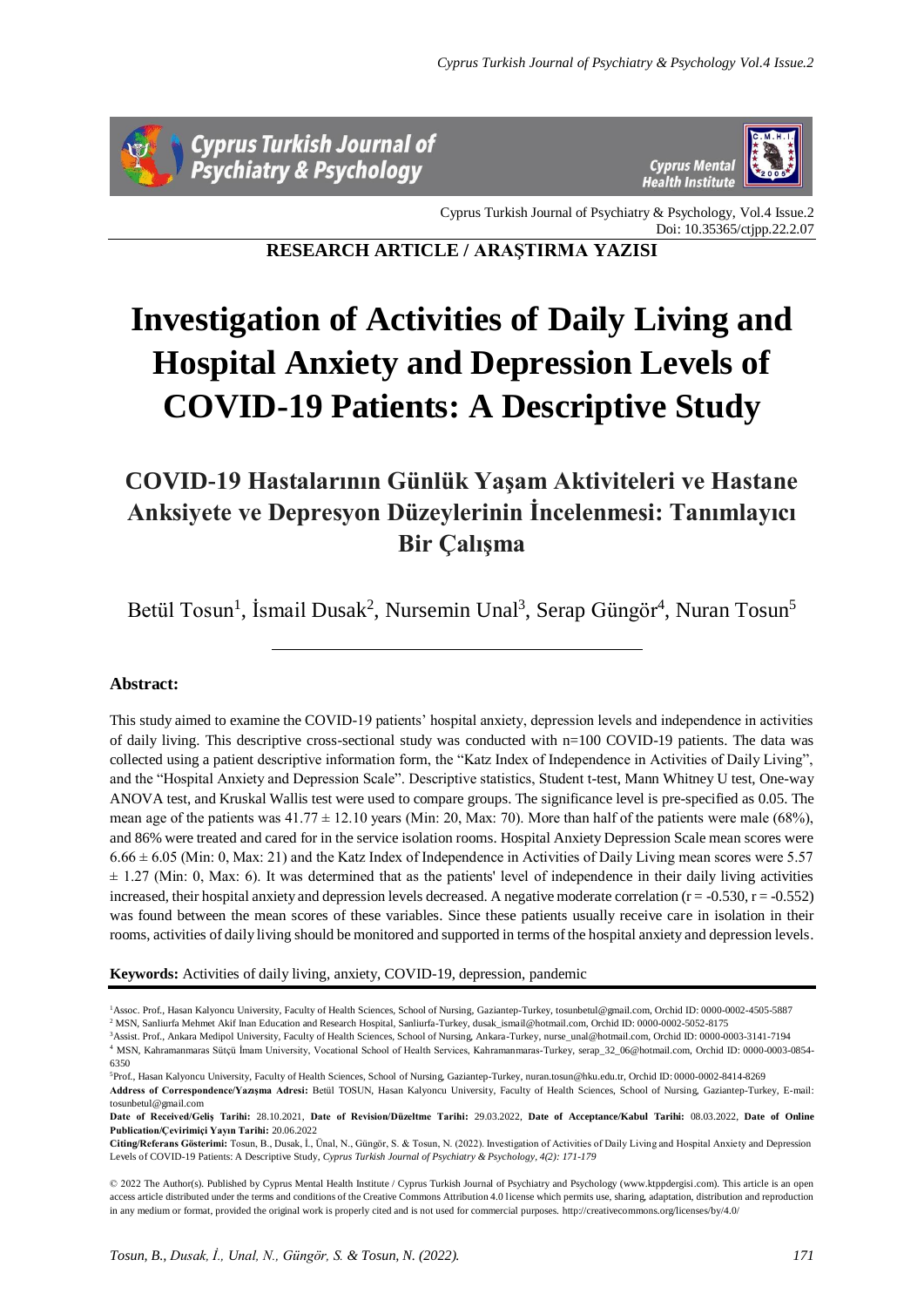# **Öz:**

Bu çalışma, COVID-19 hastalarının hastane anksiyete, depresyon düzeyleri ve günlük yaşam aktivitelerindeki bağımsızlıklarını incelemeyi amaçladı. Tanımlayıcı kesitsel tipteki bu çalışma 1-30 Ağustos 2020 tarihleri arasında n=100 COVID-19 hastası ile yapıldı. Verilerin toplanmasında hasta sosyodemografik tanımlayıcı bilgi formu, "Katz Günlük Yaşam Aktivitelerinde Bağımsızlık İndeksi" ve "Hastane Anksiyete ve Depresyon Ölçeği" kullanıldı. Verilerin istatistiksel analizinde tanımlayıcı istatistikler, Student t testi, Mann Whitney U testi, Oneway ANOVA testi ve Kruskal Wallis Testi kullanıldı. p<0.05 değeri istatistiksel olarak anlamlı kabul edildi. Hastaların yaş ortalaması 41.77 ± 12.10 (Min:20, Max:70) idi. Hastaların yarısından fazlası (%68) erkekti ve %86'sı servis izolasyon odalarında tedavi ve bakım alıyordu. Hastane Anksiyete Depresyon Ölçeği puan ortalamaları 6.66 ± 6.05 (Min: 0, Max: 21) ve Katz Günlük Yaşam Aktivitelerinde Bağımsızlık puan ortalamaları 5.57 ± 1.27 olup, hastaların günlük yaşam aktivitelerinde bağımsızlık düzeyi arttıkça hastane anksiyete ve depresyon düzeylerinin azaldığı belirlendi. Bu değişkenlerin ortalama puanları arasında negatif orta düzeyde bir korelasyon (r = -0.530, r = -0.552) bulundu. COVID-19 hastaları genellikle odalarında izole bir şekilde bakım aldıkları için günlük yaşam aktiviteleri ve hastane anksiyete ve depresyon düzeyleri değerlendirilmeli ve desteklenmelidir.

**Anahtar Kelimeler:** Günlük yaşam aktiviteleri, anksiyete, COVID-19, depresyon, pandemi.

# **Introduction**

The novel Coronavirus (COVID-19) symptoms include high fever, fatigue, sore throat, runny nose, cough, and dyspnea (Centers for Disease Control and Prevention, 2020). The disease limits the daily activities of the patients and impairs their functional capacity, especially due to the symptoms of dyspnea and airway obstruction that increase with effort. In the presence of severe cardio-pulmonary symptoms, patients find it difficult to perform even the simplest physical activities; thus, they develop activity avoidance behavior. In addition, the strict isolation rules followed during the acute care process of COVID-19 patients restrict the patient's mobility (Steardo et al., 2020). Limited physical activities affect individuals emotionally, socially, and in terms of behaviors, as well as affect all activities of daily living (ADL) such as self-care, mobilization, sleep, and rest (Khademi et al., 2021; Özel et al., 2019; Zhang et al., 2020). Limitations in the patient's ADL negatively affect the quality of life by increasing care dependency. In addition, it is stated that decreased ADL level is associated with a poor prognosis after COVID-19 (Bousqet et al., 2020).

Infectious diseases are known to increase susceptibility to anxiety and depression. According to the study investigating the relationship between SARS and depression, the prevalence of depression at one-month post-discharge was reported as 18% (Wu et al., 2005), and 15.6% (Mak et al., 2009) at 30-month post-discharge. Studies on the mental health of COVID-19 inpatients reported that nearly half of the patients were depressed (Ma et al. 2020; Zhao et al. 2020) and experienced moderate to severe anxiety (Kong et al. 2020; Nie et al., 2020). Although the data on COVID-19 is new, it has been reported that factors caused by the disease and the treatment process such as social isolation and loneliness, loss of freedom, suffering from a highly contagious disease for which there is no definite treatment, and negatively affected physical activities lead to problems such as stress, anxiety, and depression in individuals (Brooks et al., 2020; Li et al., 2020; Ma et al., 2020; Nie et al., 2020; Wei et al., 2020).

Mental disorders such as anxiety and depression negatively affect the immune systems of individuals; symptom control of these patients becomes difficult and their quality of life is seriously deteriorated (Kong et al., 2020). Individuals with depression may have a negative attitude towards antiviral therapy, which can reduce their adherence to treatment and recovery (Ma et al., 2020). Measuring ADL is an important step in determining the functional status of the patient and providing the care he/she needs. Patients should be assessed both psychologically and physically during the treatment and care process for COVID-19 (Quidley-Rodriguez and de Tantillo, 2020). Although there are epidemiological data on the anxiety and depression levels of COVID-19 patients (Alhajjaj et al., 2020; Li et al., 2020; Ma et al., 2020; Wei et al., 2020; Zhao et al., 2020), no studies have yet evaluated the daily living activities and anxiety-depression levels of COVID-19 patients holistically. This study investigates the ability of COVID-19 patients' daily living activities and hospital anxiety and depression levels during the treatment and care to fill the gap in the literature.

# **Methods**

# **Aim**

The study aimed to examine the COVID-19 patients' ADL and their hospital anxiety and depression levels.

It addressed the following research questions:

What are the dependence levels of COVID-19 patients in terms of performing daily activities?

What are the scores of the COVID-19 patients in the study obtained from the Hospital Anxiety and Depression Scale (HADS)?

Is there a relationship between the ability of COVID-19 patients to perform ADL and their scores on the HADS?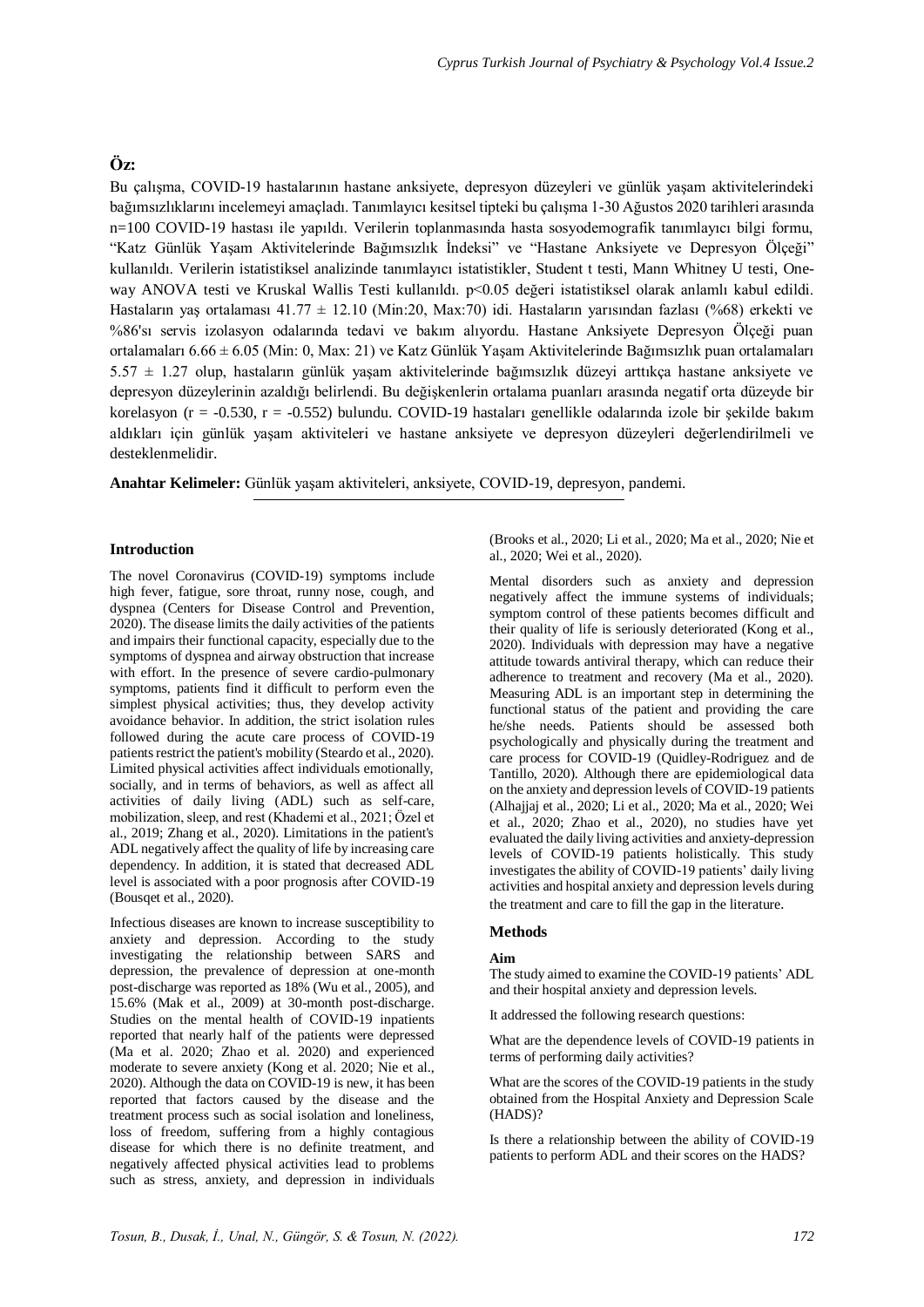# **Setting and Study Sample**

The descriptive study included adult patients with COVID-19 who were hospitalized in a state hospital. A total of 100 patients were enrolled in this study between 1- 30 July 2020. The inclusion criteria were as flows: (1) who were in the COVID-19 clinic or the secondary intensive care where COVID-19 patients were treated, (2) who spent at least three nights in the hospital, (3) who were conscious (13 and above, Glasgow Coma Scale), (4) who could have communicated verbally, (5) who did not have any obstacle to participate in the study in terms of their treatment process, and (6) who approved to participate in the study voluntarily. The study group included in the research was determined by the purposive sampling method. The power analysis of the study, which was completed with 100 patients, was performed using the G Power 3.1 package program. In the post hoc power analysis performed considering the sample size of 100 patients, the correlation of the relationship between Katz ADL and HADS mean scores was  $r = 0.53$ ; the effect size was 0.72, and the power of the study was calculated as 95% (95% confidence interval).

# **Data Collection**

The patients were informed about the study by the researcher. The data collection form was sent to the patients who agreed to participate in the study through social media application. The patients marked the option "I have been informed about the research and I agree to participate" and answered the questions in approximately 10 minutes. The researchers who collected and analyzed the data were different to avoid bias. The STROBE checklist was used in conjunction with this article.

The data collection forms consisted of three parts: The Patient's socio-demographic descriptive information form, the Katz ADL, and the HADS.

#### **The Patient socio-demographic descriptive information form**

A form prepared by the researchers containing the descriptive characteristics of the patient such as the clinic where the individual was treated, gender, age, marital status, educational status, presence of a chronic illness, employment status, financial status, smoking, alcohol use, symptoms at hospital admission, how the individual evaluated his/her health, and how the current health condition affected ADL (Brooks et al., 2020; Burtscher et al., 2020; Wu et al., 2005).

# **Katz Index of Independence in Activities of Daily Living (Katz ADL)**

The Katz ADL scale was developed in 1970 (Katz et al., 1970). The validity and reliability study of the scale was conducted in 2001 by Diker et al. (Diker et al., 2001). The scale assesses the dependence status of individuals in their daily living activities (taking a bath, getting dressed, the necessity of carrying when there is a need to use the toilet,

continence, nutrition). Activities are measured at three levels "dependent," "partly dependent" and "independent." The scores are evaluated as follows: between 0-6 dependent, between 7-12 partly dependent, and between 13-18 independent (Katz et al., 1970). The Cronbach's alpha for this scale for the current study was calculated with a value of 0.908.

# **Hospital Anxiety and Depression Scale (HADS)**

The HADS was developed in 2009 (Zigmond and Snaith, 1983) and the validity and reliability study of the scale was conducted in 1997 (Aydemir et al., 1997). It is used to diagnose anxiety and depression in a short time and determine the risk group for patients with physical diseases and those who need primary health care. The lowest score that patients can obtain from both subscales is 0, and the highest score is 21. The cut-off points of the Turkish form of the HADS were determined as 10 for the anxiety subscale (HADS-A) and 7 for the depression subscale (HADS-D) (Aydemir et al., 1997). The Cronbach's alpha values for the HADS-A subscale were 0.982 and for the HADS-D subscale were 0.987.

# **Data Analysis**

The data analyses were performed in the SPSS for Windows 22.00 statistical package program. Descriptive statistics (number, mean, frequency, standard deviation, minimum and maximum values) were performed. Skewness-Kurtosis value ranges and Shapiro Wilk test was used for normality analysis of data. Student t-test, Mann Whitney U test, One-way ANOVA test and Kruskal Wallis test was used to compare groups. The Bonferroni correction was performed to analyze differences betweeen the groups. The relationship between scale scores was determined by performing the Pearson Correlation analysis. The level of statistical significance for all analyses was set at  $p < 0.05$ .

# **Ethical Considerations of the Study**

The study was approved by the university ethical board (Date: 29.07.2020, Number:0031) and written institutional approval was obtained from the hospital administration. Permissions were received from the authors of the validity and reliability studies of the scales by e-mail. The study was conducted in line with the principles of the Helsinki Declaration.

# **Results**

The patients' mean age was  $41.77 \pm 12.10$  (Min: 20, Max: 70). More than half of the patients were male (68%), the mean days of hospitalization was  $3.08 \pm 1.17$  (1-9) days, and 86% were receiving care and treatment in the clinic. The majority (87.0%) of the patients communicated with their families by phone, 25% had fear of death, 7% started taking psychiatric drugs during the pandemic process, more than half of the patients evaluated their health as average and stated that the disease affected their physical activity (Table 1).

**Table 1.** The Distribution of the Demographic and Medical Characteristics of the Patients (N=100)

| <b>Characteristics</b>    |        | Mean $\pm$ SD (Min-Max)  |               |
|---------------------------|--------|--------------------------|---------------|
| Mean hospital stay (Days) |        | $3.08\pm1.17(1-9)$       |               |
| Mean age (Years)          |        | $41.77 \pm 12.10(20-70)$ |               |
| <b>Characteristics</b>    | Groups |                          | $\frac{0}{0}$ |
| Gender                    | Female |                          | 32.0          |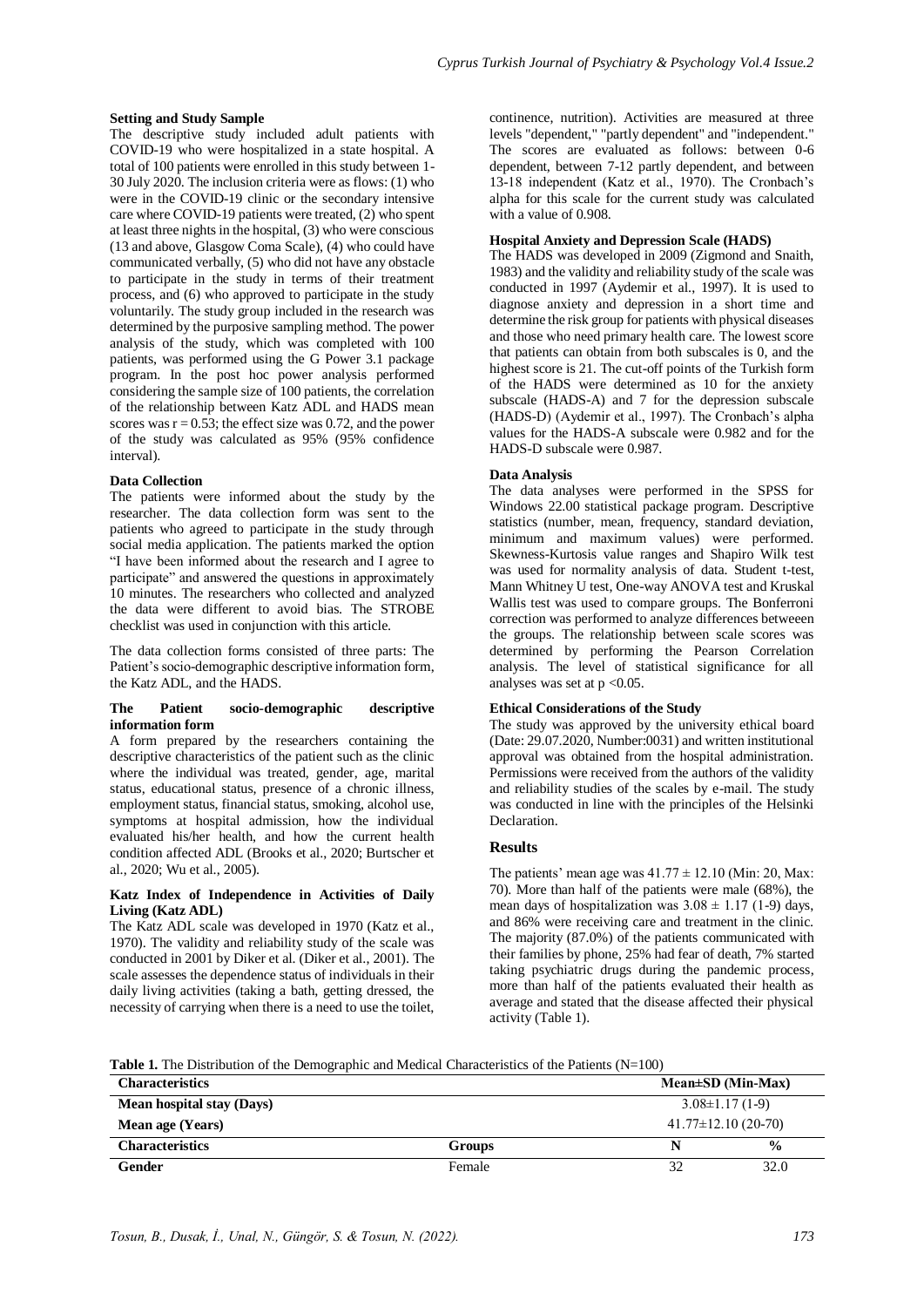|                                                                                | Male                          | 68             | 68.0         |
|--------------------------------------------------------------------------------|-------------------------------|----------------|--------------|
| <b>Marital</b> status                                                          | Married                       | 77             | 77.0         |
|                                                                                | Single                        | 23             | 23.0         |
| <b>Employment status</b>                                                       | Working                       | 78             | 78.0         |
|                                                                                | Not working                   | 22             | 22.0         |
| Do you have an additional chronic disease(s)?                                  | Yes                           | 28             | 28.0         |
|                                                                                | N <sub>o</sub>                | 72             | 72.0         |
|                                                                                | Diabetes Mellitus             | 11             | 11.0         |
| <b>Chronic diseases</b>                                                        | <b>COPD</b>                   | 5              | 5.0          |
|                                                                                | Hypertension                  | 5              | 5.0          |
|                                                                                | Others                        | 7              | $\tau$       |
| <b>Educational status</b>                                                      | Primary school and lower      | 45             | 45           |
|                                                                                | High school                   | 25             | 25.0         |
|                                                                                | University and higher         | 30             | 30.0         |
| <b>Financial status</b>                                                        | Good                          | 8              | 8.0          |
|                                                                                | Average                       | 84             | 84.0         |
|                                                                                | Poor                          | $\,8\,$        | 8.0          |
|                                                                                | Yes                           | 21             | 21.0         |
|                                                                                | No                            | 71             | 71.0         |
| <b>Smoking</b>                                                                 | Quit                          | 8              | 8.0          |
|                                                                                | Yes                           | 21             | 21.0         |
|                                                                                | Clinic                        | 86             | 86           |
| <b>Department</b>                                                              | Intensive care unit           | 14             | 14           |
|                                                                                | Clinic                        | 86             | 86           |
| <b>Communication with the family</b>                                           | No communication              | 13             | 13.0         |
|                                                                                | By phone                      | 87             | 87.0         |
| Fear of death                                                                  | Yes                           | 25             | 25.0         |
|                                                                                | N <sub>o</sub>                | 75             | 75.0         |
| Take psychiatric drugs during the pandemic                                     | Yes                           | $\overline{7}$ | 7.0          |
|                                                                                | N <sub>o</sub>                | 93             | 93.0         |
|                                                                                | Good                          | 21             | 21.0         |
| <b>Evaluation of health during hospitalization</b>                             | Average                       | 54             | 54.0         |
|                                                                                | Poor                          | 25             | 25.0         |
| The disease affects physical activities                                        | Yes                           | 58             | 58.0         |
|                                                                                | No                            | 42             | 42.0         |
|                                                                                | I do not know.                | 48             | 48.0         |
|                                                                                | I contracted it from family   | 8              | $8.0\,$      |
| How do you think you were infected with COVID-                                 | members.                      |                |              |
| 19?                                                                            | I contracted it from a person | 44             | 44.0         |
|                                                                                |                               |                |              |
|                                                                                | outside of my family.         |                |              |
| Has any of your family members been hospitalized<br>with a COVID-19 diagnosis? | Yes<br>$\rm No$               | 25<br>75       | 25.0<br>75.0 |

**Note. \*** More than one option was selected. COPD: Chronic Obstructive Pulmonary Disease.

Almost half of the patients (48%) did not know how they had been infected, and 25.0% had family members hospitalized due to COVID-19. Of 100 patients, 28.0% had no chronic disease, most of them (11.0%) had Diabetes Mellitus, and 29.7% spent their time at the hospital sleeping (Table 1). Almost half of the patients (48%) did not know how they had been infected, and 25.0% had family members hospitalized due to COVID-19. Of 100 patients, 28.0% had no chronic disease, most of them (11.0%) had Diabetes Mellitus, and 29.7% spent their time at the hospital sleeping (Table 1).

The mean total score of the HADS-A was calculated as  $6.66 \pm 6.05$  (Min: 0, Max: 21) while the HADS-D mean total score was  $6.86 \pm 6.29$  (Min: 0, Max: 21) and the Katz ADL Scale mean total score was  $5.57 \pm 1.27$  (Min:0, Max:6).

When the Katz ADL mean total scores were compared based on some descriptive characteristics of the patients, it was found that the patients who were hospitalized in the clinic, those who communicated with their families by phone, those who did not have fear of death, and those who did not take psychiatric drugs had higher mean total scores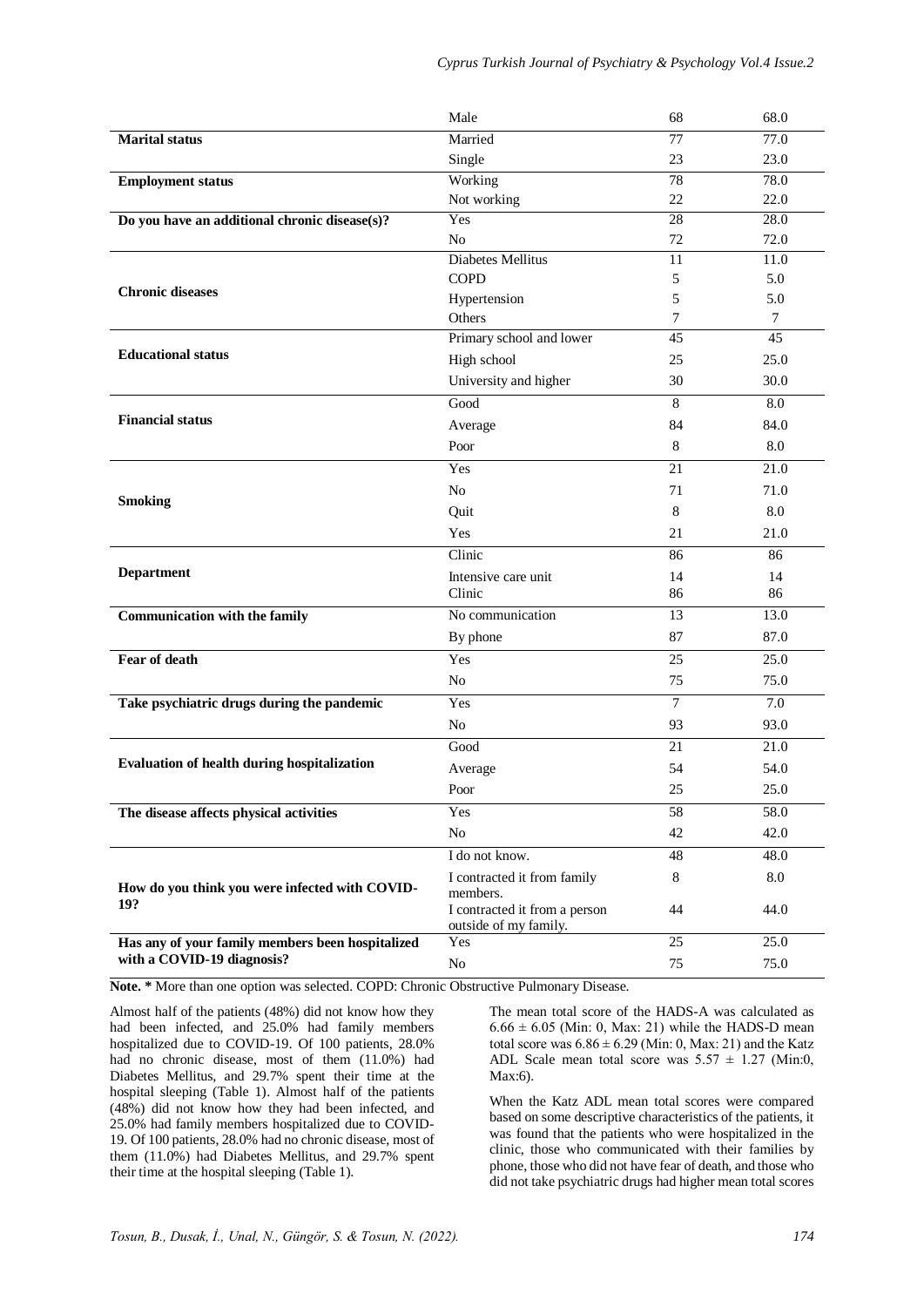compared to those who were hospitalized in the intensive care unit (t = -15.401, p <0.001), those who did not communicate with their families by phone ( $z = -9.919$ , p

 $\leq 0.001$ ), those who had fear of death (t = -5.132, p $\leq 0.001$ ). and those who took psychiatric drugs ( $t = -5.635$ ,  $p = 0.001$ ) (Table 2).

| Table 2. Comparison of Katz ADL, HADS-A, and HADS-D Mean Scores of Patients According to Some Descriptive |  |  |  |  |  |  |
|-----------------------------------------------------------------------------------------------------------|--|--|--|--|--|--|
| Characteristics of COVID-19 Patients $(N=100)$                                                            |  |  |  |  |  |  |

|                              |                          | <b>Katz ADL</b>  |               | <b>HADS-A</b>    |               | <b>HADS-D</b>    |               |
|------------------------------|--------------------------|------------------|---------------|------------------|---------------|------------------|---------------|
|                              |                          |                  | <b>Test</b>   |                  | <b>Test</b>   |                  | <b>Test</b>   |
|                              |                          | <b>Mean±SD</b>   | statistics    | <b>Mean</b> ±SD  | statistics    | $Mean \pm SD$    | statistics    |
|                              |                          |                  | p             |                  | p             |                  | p             |
|                              |                          |                  |               |                  |               |                  |               |
| <b>Department</b>            | Intensive care unit      | $2.92 \pm 1.89$  | $t = -15.401$ | $14.57\pm4.43$   | $t = 6.179$   | $15.57 \pm 4.32$ | $t=6.713$     |
|                              | Clinic                   | $6.00 \pm 0.00$  | p<0.001*      | $5.37 \pm 5.26$  | p<0.001*      | $5.44 \pm 5.36$  | p<0.001*      |
| Gender                       | Female                   | $5.59 \pm 1.29$  | $t = 0.127$   | $6.78 \pm 5.80$  | $t = 0.137$   | $6.96 \pm 6.01$  | $t = 0.118$   |
|                              | Male                     | $5.55 \pm 1.27$  | p=0.899       | $6.60 \pm 6.21$  | p=0.892       | $6.80 \pm 6.46$  | $p=0.906$     |
|                              |                          |                  |               |                  |               |                  |               |
| <b>Marital</b> status        | Married                  | $5.44 \pm 1.42$  | $t = -1.869$  | $7.40 \pm 5.85$  | $t = 2.290$   | $7.63 \pm 6.12$  | $t = 2.306$   |
|                              | Single                   | $6.00 \pm 0.00$  | $p=0.065$     | $4.17\pm 6.19$   | p=0.024*      | $4.26 \pm 6.29$  | p=0.023*      |
|                              | Primary school           | $5.24 \pm 1.720$ |               | $7.53 \pm 6.207$ | $x^2 = 8.185$ | $7.73 \pm 6.45$  | $x^2 = 7.079$ |
| <b>Educational status</b>    | and lower <sup>a</sup>   |                  |               |                  |               |                  |               |
|                              | High school <sup>b</sup> | $5.84 \pm 0.624$ | $x^2 = 3.888$ | $7.84 \pm 5.850$ | $p=0.017*$    | $8.08 \pm 6.45$  | p=0.029*      |
|                              |                          |                  | $p=0.143$     |                  | $(c-a,b)$ **  |                  | $(c-a,b)$ **  |
|                              | University and           | $5.83 \pm 0.647$ |               | $4.36 \pm 5.542$ |               | $4.53 \pm 1.04$  |               |
|                              | higher <sup>c</sup>      |                  |               |                  |               |                  |               |
| <b>Employment</b>            | Working                  | $5.58 \pm 1.21$  | $t = 0.291$   | $6.96 \pm 6.06$  | $t = 0.503$   | $7.20 \pm 6.32$  | $t = 1.033$   |
| status                       | Not working              | $5.50 \pm 1.50$  | p=0.772       | $5.59 \pm 6.05$  | $p=0.351$     | $5.63\pm 6.16$   | p=0.304       |
|                              | Yes <sup>a</sup>         | $5.37 \pm 1.53$  | $F = 5.997$   | $7.95 \pm 5.43$  | $F = 1.187$   | $7.95 \pm 5.69$  | $F = 1.463$   |
| <b>Smoking</b>               | No <sup>b</sup>          | $5.77 \pm 0.94$  | p=0.004*      | $6.07 \pm 6.30$  | $p=0.309$     | $6.22 \pm 6.42$  | $p=0.237$     |
|                              | Quit <sup>c</sup>        | $4.25 \pm 2.18$  | $(b-c)**$     | $8.50\pm4.95$    |               | $9.62 \pm 6.23$  |               |
| <b>Evaluation of</b>         | Good <sup>a</sup>        | $6.00 \pm 0.00$  | $F=13.160$    | $0.95 \pm 1.82$  | $F = 57.624$  | $1.00 \pm 2.02$  | $F=62.237$    |
| health during                | Averageb                 | $5.87 \pm 0.72$  | p<0.001*      | $5.62 \pm 4.20$  | p<0.001*      | $5.66 \pm 4.35$  | p<0.001*      |
| hospitalization              |                          |                  | $(c-a,b)$ **  |                  | $(a-b,c)$ **  |                  |               |
|                              | Poor <sup>c</sup>        | $4.56 \pm 2.02$  |               | $13.68 \pm 5.23$ |               | $14.36 \pm 5.13$ | $(a-b,c)$ **  |
| Communication                | By phone                 | $6.00 \pm 0.00$  | $z = -9.919$  | $5.43 \pm 5.27$  | $z = -4.738$  | $5.54 \pm 5.40$  | $z = -4.637$  |
| with the family              |                          |                  | p<0.001*      |                  | p<0.001*      |                  | p<0.001*      |
|                              | No                       | $2.69 \pm 1.75$  |               | 14.84±4.48       |               | 15.69±4.47       |               |
|                              | communication            |                  |               |                  |               |                  |               |
| The hospitalization          | Yes                      | $5.92 \pm 0.40$  | $t=1.599$     | $6.40 \pm 5.40$  | $t = -0.247$  | $6.72 \pm 5.58$  | $t = -0.128$  |
| of another family            | N <sub>o</sub>           | $5.45 \pm 1.43$  | $p=0.113$     | $6.74 \pm 6.29$  | $p=0.806$     | $6.90 \pm 6.54$  | p=0.899       |
| member<br>Fear of death      | Yes                      | $4.56 \pm 2.14$  | $t = -5.132$  | 14.44±4.22       | $t=11.059$    | $15.04 \pm 3.91$ | $t = 11.367$  |
|                              |                          |                  | p<0.001*      |                  | p<0.001*      |                  | p<0.001*      |
|                              | N <sub>o</sub>           | $5.90 \pm 0.47$  |               | $4.06\pm4.00$    |               | $4.13 \pm 4.23$  |               |
| psychiatric<br><b>Take</b>   | Yes                      | $3.28 \pm 2.42$  | $z = -5.635$  | $19.00 \pm 3.00$ | $z=6.719$     | $19.00 \pm 2.88$ | $z=6.217$     |
| drugs during the<br>pandemic | No                       | $5.74 \pm 0.96$  | $p=0.001*$    | $5.73 \pm 5.14$  | p<0.001*      | $5.94 \pm 5.47$  | p<0.001*      |
| The disease affects          | Yes                      | $5.25 \pm 1.60$  | $t = -2.986$  | $9.72 \pm 5.75$  | $t = 7.372$   | $10.03 \pm 5.99$ | $t = 7.341$   |
| physical activities          | No                       | $6.00 \pm 0.00$  | p=0.004*      | $2.42 \pm 3.32$  | p<0.001*      | $2.47 \pm 3.41$  | $p<0.001*$    |

Note. \* Level of statistical significance p<0.05, \*\* The difference between the groups expressed by letters is statistically significant after Bonferroni correction,  $z=$  Man Whitney U Test,  $t=$  Student t test,  $F=$  One Way Anova test,  $x^2 =$  Kruskal Wallis test

In addition, patients who evaluated their health as poor and those who stated that they quit smoking were found to have lower Katz ADL mean total scores than the patients who evaluated their health as good or average ( $\overline{F} = 13.160$ , p <0.001) and those who never smoked  $(F = 5.997, p =$ 0.004). It was revealed that the variables of gender, marital status, educational status, employment status, smoking, the

hospitalization of another family member, and the effect of the disease on physical activity did not reveal any significant difference in the Katz ADL mean total scores (p> 0.05) (Table 2).

When the HADS-A and HADS-D mean scores were compared according to some descriptive characteristics of the patients, it was found that patients hospitalized in the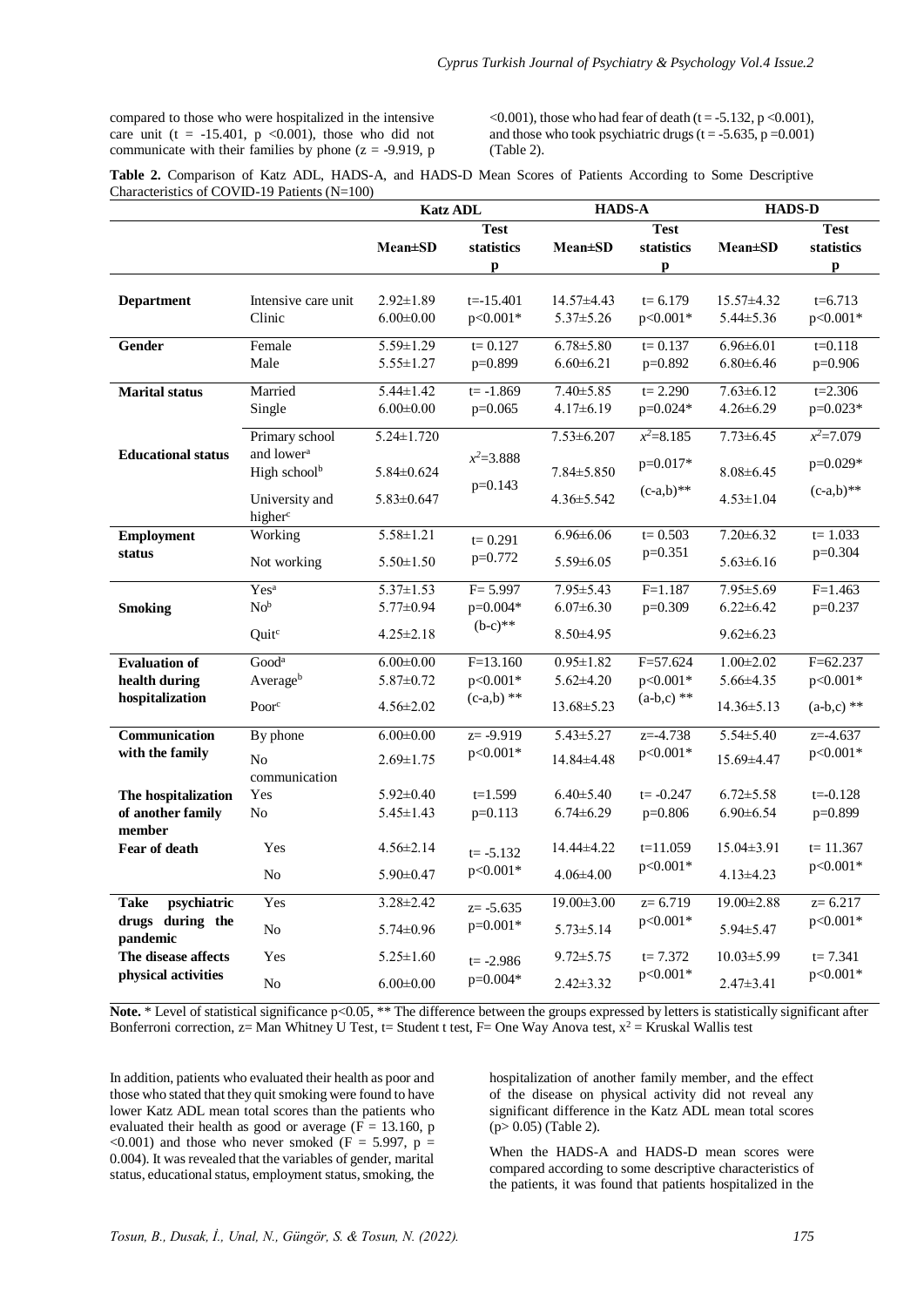intensive care unit compared to those in the clinic  $(t =$ 6.179, p < 0.001;  $t = 6.71\hat{3}$ , p < 0.001, respectively), married patients compared to single patients ( $t = 2.290$ ,  $p = 0.024$ ;  $t = 2.306$ ,  $p = 0.023$ , respectively), those who evaluated their health as poor compared to those who evaluated it as good or average (F = 57.624, p <0.001; F = 62.237, p  $\leq 0.001$ , respectively), those who did not communicate with their families compared to those who communicated by phone  $(z = -4.738, p \le 0.001; z = -4.637, p \le 0.001$ , respectively), those who had fear of death compared to those who did not (t = 11.059, p <0.001; t = 11.367, p <0.001, respectively), those who took psychiatric drugs compared to those who did not (t = 6.719, p <0.001; t = 6.217,  $p \le 0.001$ , respectively), and those who thought that their disease affected their physical activities compared to those who said the disease did not affect their physical activity (t = 7.372, p < 0.001; t = 7.341, p < 0.001, respectively) had higher HADS-A and HADS-D subscale mean scores, which were statistically significant. It was found that the mean total scores of the patients with a university degree or higher education level from the HADS-A and HADS-D subscales were lower than those whose education level was high school and below  $(x2 =$ 8.185, p = 0.017;  $x^2 = 7.079$ , p = 0.029, respectively). When the mean scores of the HADS-A and HADS-D subscales were compared according to the variables of gender, employment status, smoking, and the hospitalization of another family member, no significant difference was seen  $(p> 0.05)$  (Table 2).

There is a negative correlation between the mean total scores of the HADS-A and HADS-D subscales and the Katz ADL total scores ( $r = -0.530$ ,  $p < 0.001$ ;  $r = -0.552$ , p  $< 0.001$ , respectively). It was found that as the total score of the patients from the Katz ADL increased, the HADS-A and HADS-D subscale mean scores decreased. In addition, as the HADS-A subscale mean total scores increased, the HADS-D subscale mean scores increased as well. A significant and very strong positive relationship was found between the mean scores of the HADS subscales ( $r = 0.989$ ,  $p < 0.001$ ) (Table 3).

|                       | HADS-A    | HADS-D    | Katz ADL Scale |
|-----------------------|-----------|-----------|----------------|
| HADS-A                |           |           |                |
| HADS-D                | $0.989*$  |           |                |
| <b>Katz ADL Scale</b> | $-0.530*$ | $-0.552*$ |                |
|                       |           |           |                |

Note. \* p<0.001 statistically significant

# **Discussion**

The first striking findings of this study were that the patients treated in the intensive care unit had higher anxiety and depression scale scores. The patients stay in the intensive care unit for a longer period, experience symptoms such as infection, high fever, respiratory distress and were exposed to more invasive procedures (Xiang et al., 2020). In addition, patients receiving treatment in intensive care units were faced with many stressors such as disruption of day-night distinction, sleep disruption, noise, immobilization, monitoring through tube/drains and machines connected to them, procedures applied to other patients, and seeing other patients deteriorate/die (Yava et al., 2011). In addition, the coronavirus can initiate an abnormal immune system response due to direct viral infection of the central nervous system. (Mazza et al., 2020). The "cytokine storm" involved in the immune response of patients with severe symptoms in intensive care units against coronavirus may accelerate neuroinflammation and cause psychiatric symptoms (Dantzer, 2018). Fear of death, uncertainty about the future, traumatic memories of the severe illness, and isolation experienced by patients during COVID-19 are important factors of psychological stress that may interact in defining the psychopathological outcomes. Due to all these factors, intensive care patients were more dependent and experienced more anxiety and depression compared to those in the clinic. Patients treated in the intensive care unit experienced more severe symptoms

related to their vital signs, which may have led to this result (Brooks et al., 2020; Carvalho, 2020).

Married individuals experienced more anxiety and depression. This may be attributed to the fact that they have responsibilities related to home, spouse, and family. Patients are away from family members and cannot fulfill their parental roles and domestic responsibilities as they are isolated during their hospitalization or until the quarantine period after discharge. High levels of anxiety and depression in married patients may be due to the thought of the possibility of death and the anxiety of separation from the family they are responsible for (Kutlu et al., 2016).

There are different findings in the literature regarding the relationship between education level and anxiety/depression levels. The Organisation for Economic Cooperation and Development (OECD) noted that people with high levels of education experience less depression in all countries, while low levels of depression are associated with employment (Organisation for Economic Cooperation and Development, 2018). Although some studies revealed that those with university and higher education levels experience less anxiety and depression in parallel to this study (Kong et al., 2020). Nie et al. (2020) have determined that higher education level is a risk factor for anxiety and depression.

Patients who had a good perception of their health and did not have a fear of death had low anxiety levels. The perception of a situation as stress undoubtedly depends on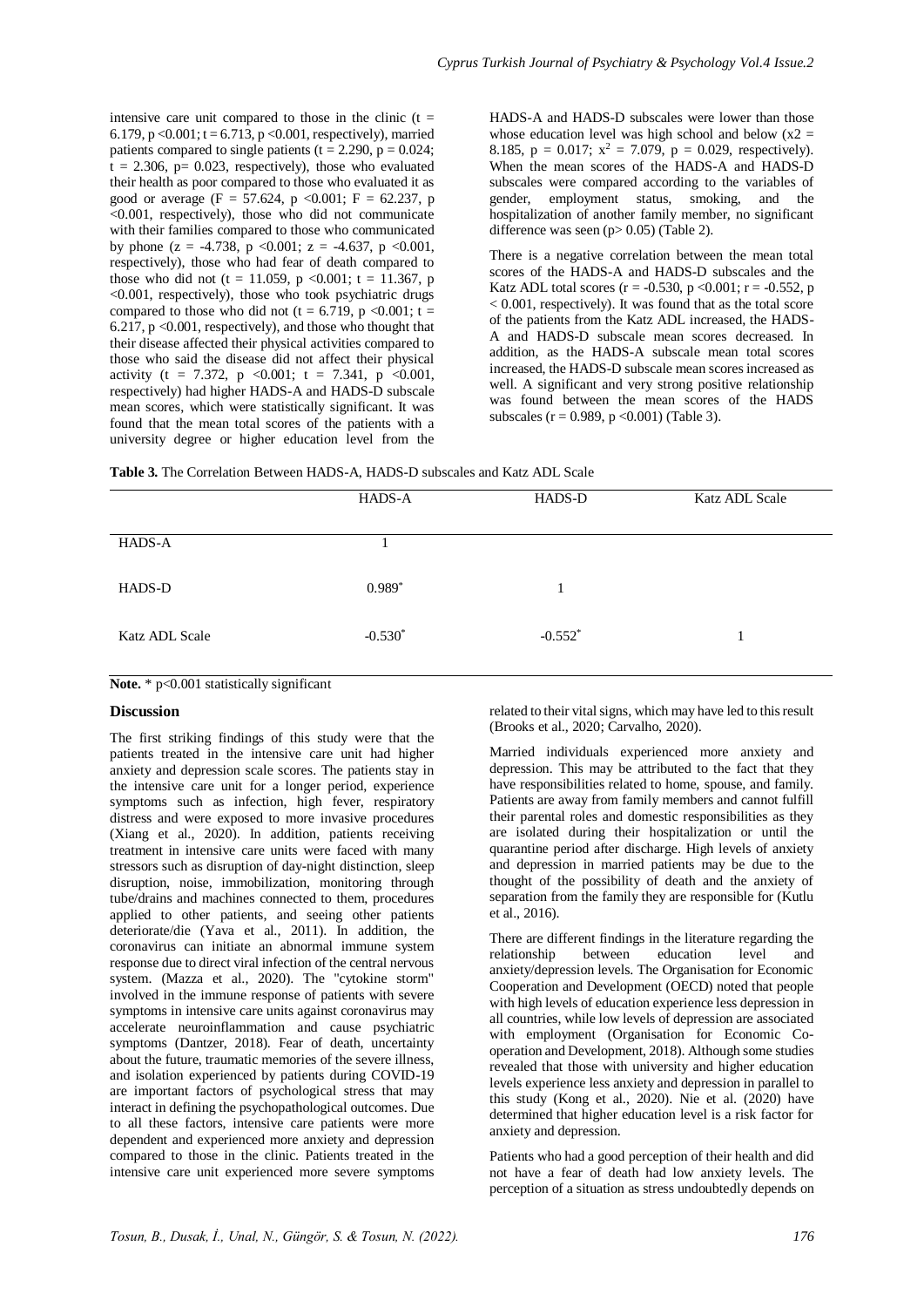many factors. It is thought that patients who evaluated their health as good and did not have the fear of death felt the symptoms of the disease more mildly, did not consider the hospitalization experience as a major stressor, and therefore did not experience high levels of anxiety and depression. It is believed that patients with fear of death experience higher levels of health anxiety than other patients and perceive treatment and care interventions as greater stressors (Khan et al., 2020; Yıldırım and Güler, 2020). However, even in ADL can perform, they seek help from nurses due to the intense anxiety they experience. In addition to all the negativities brought about by the disease process, loss of independence and high anxiety also increase the tendency to depression.

This study revealed that the ADL scores of the patients who stated that they quit smoking were lower than the nonsmokers. Smoking harms the respiratory system. It potentially increases the risk of experiencing symptoms associated with COVID-19, positive diagnosis, and worse health outcomes (National Institute of Drug Abuse, 2020). A meta-analysis conducted in China revealed that smokers were at a higher COVID-19 progression risk compared to non-smokers (Patanavanich and Glantz, 2020). The finding in this study suggests that as it is not known when the patients who quit smoking did so, it was assumed that the damage to their lungs continues and they are more dependent on their daily living activities because they feel pulmonary symptoms more.

Those who took psychiatric medications had a high level of dependence on their activities of daily living, and they mostly experienced anxiety and depression. Normally, the incidence of anxiety and depression scores are high in patients with a psychiatric history and related psychiatric medication use. In addition, this psychiatric illness may have been the result of the relapse of the disease due to many stressors such as isolation, loneliness, and hospitalization due to the diagnosis of a highly contagious disease-causing death (Lee et al., 2020; Li et al., 2020; Quidley-Rodriguez and de Tantillo, 2020). In a study investigating anxiety, depression, and health anxiety in Turkey, those with a psychiatric diagnosis were found to have high anxiety and health anxiety levels, which coincides with the findings of this study (Özdin and Özdin, 2020).

Staying in a single room in clinics, restrictions on leaving the room, and lying on the bed in intensive care units without standing up can cause patients to feel that their freedom is restricted (Khademi et al., 2021; Nie et al., 2020). In a study, the vast majority of individuals stated that their physical activities were negatively affected during the isolation process. As far as the reasons behind their inability to perform physical activities are concerned, the individuals stated that they were unable to perform their activities due to a lack of motivation along with isolation (Burtscher et al., 2020). Under these conditions, it is an expected finding that the patients who thought that the disease affected their physical activities have high levels of anxiety.

As the level of Katz ADL scores increased, the levels of HADS scores decreased. Psychological symptoms such as social isolation, dependence on others in activities of daily living, anxiety, and depression are conditions that follow and affect each other (Gümüş et al., 2012), which indicates the psychological well-being of COVID-19 patients deteriorates when their physical dependence increases.

#### **Limitations**

This study was conducted in a single hospital with clinically stable patients. The results of this study include the responses of the patients who receive treatment in a single center and who can use smartphones. The results are limited to the answers given by the patients. No observation has been made within the scope of the study. **Conclusion**

This study showed that many factors such as the symptoms of COVID-19, the need for isolation due to its contagiousness, loneliness, and the absence of a companion during hospitalization make the patients dependent on someone else, especially the nurse, even in the simplest daily life activities. With the effect of this dependence, disease, and hospitalization, patients' susceptibility to anxiety and depression increases, and their compliance with the treatment is affected. Most of the time, the physical needs of the patients are prioritized and their psychosocial needs are overlooked by the nurses. Confidence-based communication should be established with patients; risk factors for anxiety and depression should be evaluated, and patients should be allowed to express themselves. Besides, nursing interventions should be planned and implemented for physical problems that may be seen in patients such as malnutrition and sleep issues.

#### **Relevance for clinical practice**

This present study demonstrated that the symptoms of COVID-19 can affect patients physically and in terms of anxiety and depression. It must give an idea about the holistic care that mental health nurses and even nurses who care for COVID-19 patients are expected to provide. The nurses responsible for the care of patients need to be aware of the anxiety and depression experienced by the patients and the affecting factors. This awareness will enable nurses to carry out planning, guidance, support, and protection to minimize psychosocial problems such as anxiety and depression that continue and may deepen in the future in COVID-19 patients or other patients isolated because of serious infectious diseases.

# **Declarations**

# **Ethics Approval and Consent to Participate**

Ethics Committee Approval for the present study was obtained from Istanbul Medipol University Ethics Committee (no:0031) on the date of 29/07/2020. Informed consent of the students was obtained online before the application of the online questionnaire.

#### **Consent for Publication**

Not applicable.

# **Availability of Data and Materials**

Data sets used and / or analyzed during the study can be obtained from the relevant author upon appropriate request.

# **Competing Interests**

The author declares that no competing interests in this manuscript.

#### **Funding**

# Not applicable.

# **Authors' Contributions**

The concept and study design: BT, NU, İD, SG, NT. Data collection: İD. Data analysis and interpretations: BT, NU, SG. Processing the draft of the manuscript: BT, NU, SG, NT. Critical revision of the manuscript: BT, NU, İD, SG, NT. Article finalization: BT, NU, İD, SG, NT. All authors have read and approved the final version of the article.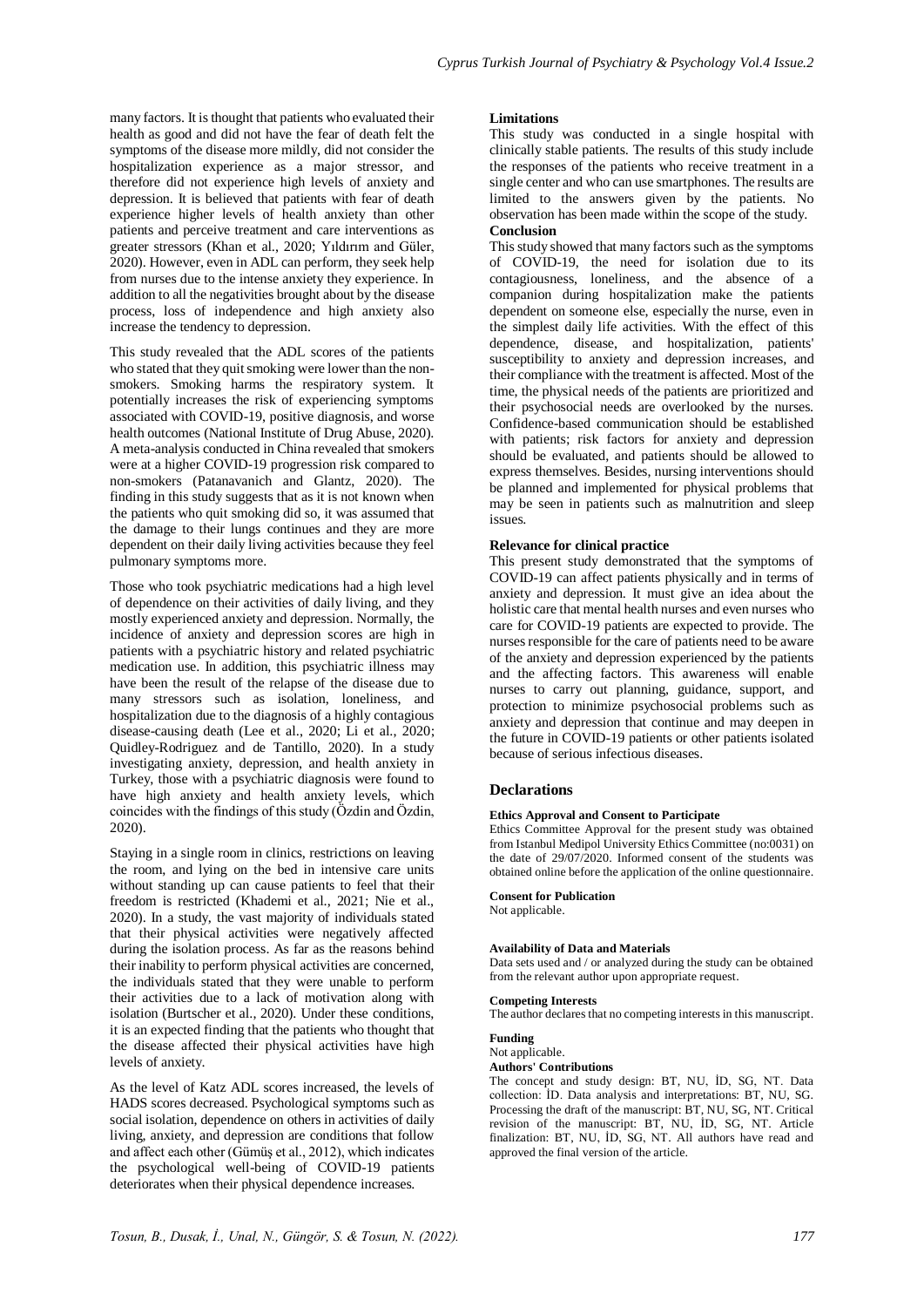# **References**

Alhajjaj, A. H., Al Abduljaber, T. H., Alsadeq, Z. A., Alkhabbaz, F. L., Alobaidan, H. H., Al Saeed, F. A., Al-Jishi, J. M. and Aljanobi, G. A. (2020). Psychological and mental health among isolated hospitalized suspected and confirmed COVID-19 patients, Qatif Central Hospital, Eastern Province, Saudi Arabia: A single-center descriptive study. Open Journal of Internal Medicine, 10(03), 245-255.

https://doi.org/10.4236/ojim.2020.103026

Aydemir, Ö., Güvenir, T., Küey, L. and Kültür, S. (1997). Validity and reliability of Turkish version of Hospital Anxiety and Depression Scale. Turkish Journal of Psychiatry, 8(4), 280-287.

Baykara, Z. G. and Eyüboğlu, G. (2020). Nursing care in the COVID-19 pandemic. Gazi Sağlık Bilimleri Dergisi, 9-17.

Bousquet, G., Falgarone, G., Deutsch, D., Derolez, S., Lopez-Sublet, M., Goudot, F. X., ... and Pamoukdjian, F. (2020). ADLdependency, D-Dimers, LDH and absence of anticoagulation are independently associated with one-month mortality in older inpatients with Covid-19. Aging (Albany NY), 12(12), 11306.

Brooks, S. K., Webster, R. K., Smith, L. E., Woodland, L., Wessely, S., Greenberg, N., and Rubin, G. J. (2020). The psychological impact of quarantine and how to reduce it: Rapid review of the evidence. The Lancet, 395, 912-920. https://doi.org/10.1016/S0140-6736(20)30460-8

Burtscher, J., Burtscher, M. and Millet, G. P. (2020). (Indoor) isolation, stress and physical inactivity: Vicious circles accelerated by COVID-19? Scandinavian Journal of Medicine & Science in Sports, 30(8), 1544-1545. https://doi.org/10.1111/sms.13706

Carvalho, F. (2020). Providing holistic care to patients undergoing surgery in the COVID-19 pandemic. Gastrointestinal Nursing, 18(7), 14-15. https://doi.org/10.12968/gasn.2020.18.7.14

Centers for Disease Control and Prevention (2020). Symptoms of Coronavirus. Retrieved November 20, 2020 from https://www.cdc.gov/coronavirus/2019-ncov/symptomstesting/symptoms.html

Dantzer, R. (2018). Neuroimmune interactions: From the brain to the immune system and vice versa. Physiological Reviews, 98(1), 477-504. https://doi.org/10.1152/physrev.00039.2016

Diker, J., Etiler, N., Yıldız, M., & Şeref, B. (2001). Association between cognitive status and activities of daily living, life quality and some demographic variables in older than 65. Anatolian Journal of Psychiatry, 2(2), 79-86.

Gümüş, B. A., Keskin, G. and Orgun, F. (2012). Pain and living activities in elderly at a nursing home: An investigation in terms of depression, anxiety and somatization. Turkish Journal of Geriatrics, 15(3), 299-305.

Katz, S., Downs, T. D., Cash, H. R. and Grotz, R. C. (1970). Progress in development of the index of ADL. Gerontologist, 10(1), 20-30. https://doi.org/10.1093/geront/10.4\_Part\_1.274

Khan, K. S., Mamun, M. A., Griffiths, M. D. and Ullah, I. (2020). The mental health impact of the COVID-19 pandemic across different cohorts. International Journal of Mental Health and Addiction, 1-7. https://doi.org/10.1007/s11469-020-00367-0

Khademi, F., Rassouli, M., Rafiei, F., Moayedi, S., Torres, M., Marzban, N., Haji, E. And Golitaleb, M. (2021). The effect of mandala colouring on anxiety in hospitalized COVID‐ 19 patients: A randomized controlled clinical trial. International Journal of Mental Health Nursing. 30(1), 1437-1444. https://doi.org/10.1111/inm.12901

Kong, X., Zheng, K., Tang, M., Kong, F., Zhou, J., Diao, L., Wu, S., Jiao, P., Su, T. and Dong, Y. (2020). Prevalence and factors associated with depression and anxiety of hospitalized patients with COVID-19. MedRxiv, 2020.

https://doi.org/10.1101/2020.03.24.20043075.t

Kutlu, R., Özberk, D. I., Gök, H. and Demirbaş, N. (2016). Frequency of anxiety and depression, and affecting factors in inpatients in cardiology intensive care unit. Turkish Journal of Thoracic and Cardiovascular Surgery, 24(4), 672-679. https://doi.org/10.5606/tgkdc.dergisi.2016.13227

Lee, A. M., Wong, J. G., McAlonan, G. M., Cheung, V., Cheung, C., Sham, P. C., Chu, C. M., Wong, P. C., Tsang, K. W. T. and Chua, S. E. (2007). Stress and psychological distress among SARS survivors 1 year after the outbreak. The Canadian Journal of Psychiatry, 52(4), 233-240. https://doi.org/10.1177/070674370705200405

Li, W., Yang, Y., Liu, Z. H., Zhao, Y. J., Zhang, Q., Zhang, L. and Xiang, Y. T. (2020). Progression of mental health services

during the COVID-19 outbreak in China. International Journal of Biological Sciences, 16(10), 1732-1738. https://doi.org/10.7150/ijbs.45120

Ma, Y. F., Li, W., Deng, H. B., Wang, L., Wang, Y., Wang, P. H., Bo, H. X., Cao, J., Wang, Y., Zhu, L. Y., Yang, Y., Cheung, T, Ng, C. H., Wu, X. And Xiang, Y. T. (2020). Prevalence of depression and its association with quality of life in clinically stable patients with COVID-19. Journal of Affective Disorders, (275), 145-148. https://doi.org/10.1016/j.jad.2020.06.033

Mak, I. W. C., Chu, C. M., Pan, P. C., Yiu, M. G. C. and Chan, V. L. (2009). Long-term psychiatric morbidities among SARS survivors. General Hospital Psychiatry, 31, 318–326. https://doi.org/10.1016/j.genhosppsych.2009.03.001

Mazza, M. G., De Lorenzo, R., Conte, C., Poletti, S., Vai, B., Bollettini, I., Teresa Melloni, E. M, Furlan, R., Ciceri, F., Rovere-Querini, P, COVID-19 BioB Outpatient Clinic Study group and Benedetti, F. (2020). Anxiety and depression in COVID-19 survivors: Role of inflammatory and clinical predictors. Brain, Behavior, and Immunity, 89, 594-600. https://doi.org/10.1016/j.bbi.2020.07.037

National Institute of Drug Abuse (2020). COVID-19: Potential implications for individuals with substance use disorders. Retrieved November 20, 2020 from https://nida.nih.gov/aboutnida/noras-blog/2020/04/covid-19-potential-implicationsindividuals-substance-use-disorders

Nie, X. D., Wang, Q., Wang, M. N., Zhao, S., Liu, L., Zhu, Y. L. and Chen, H. (2020). Anxiety and depression and its correlates in patients with coronavirus disease 2019 in Wuhan. International Journal of Psychiatry in Clinical Practice, 1-6. https://doi.org/10.1080/13651501.2020.1791345

Organisation for Economic Co-operation and Development (2018). Education indicators in focus. Retrieved November 20, 2020 from https://www.oecd-ilibrary.org/education/how-isdepression-related-to-education\_782fc82d-en

Özdin, S. and Özdin, Ş. B. (2020). Levels and predictors of anxiety, depression and health anxiety during COVID-19 pandemic in Turkish society: The importance of gender. International Journal of Social Psychiatry, 66(5), 504-511. https://doi.org/10.1177/0020764020927051

Özel, A., Yümin, E. T. and Tuğ, T. (2019). Konuk, S. Evaluation of physical activity, kinesiophobia, daily life activities and quality of life in individuals with chronic obstructive pulmonary disease in different phenotypes. Archives of Physiotherapy and Rehabilitation, 2(1), 7-17. https://doi.rg/10.26502/fapr003

Özdin, S. and Özdin, Ş. B. (2020). Levels and predictors of anxiety, depression and health anxiety during COVID-19 pandemic in Turkish society: The importance of gender. International Journal of Social Psychiatry, 66(5), 504-511.